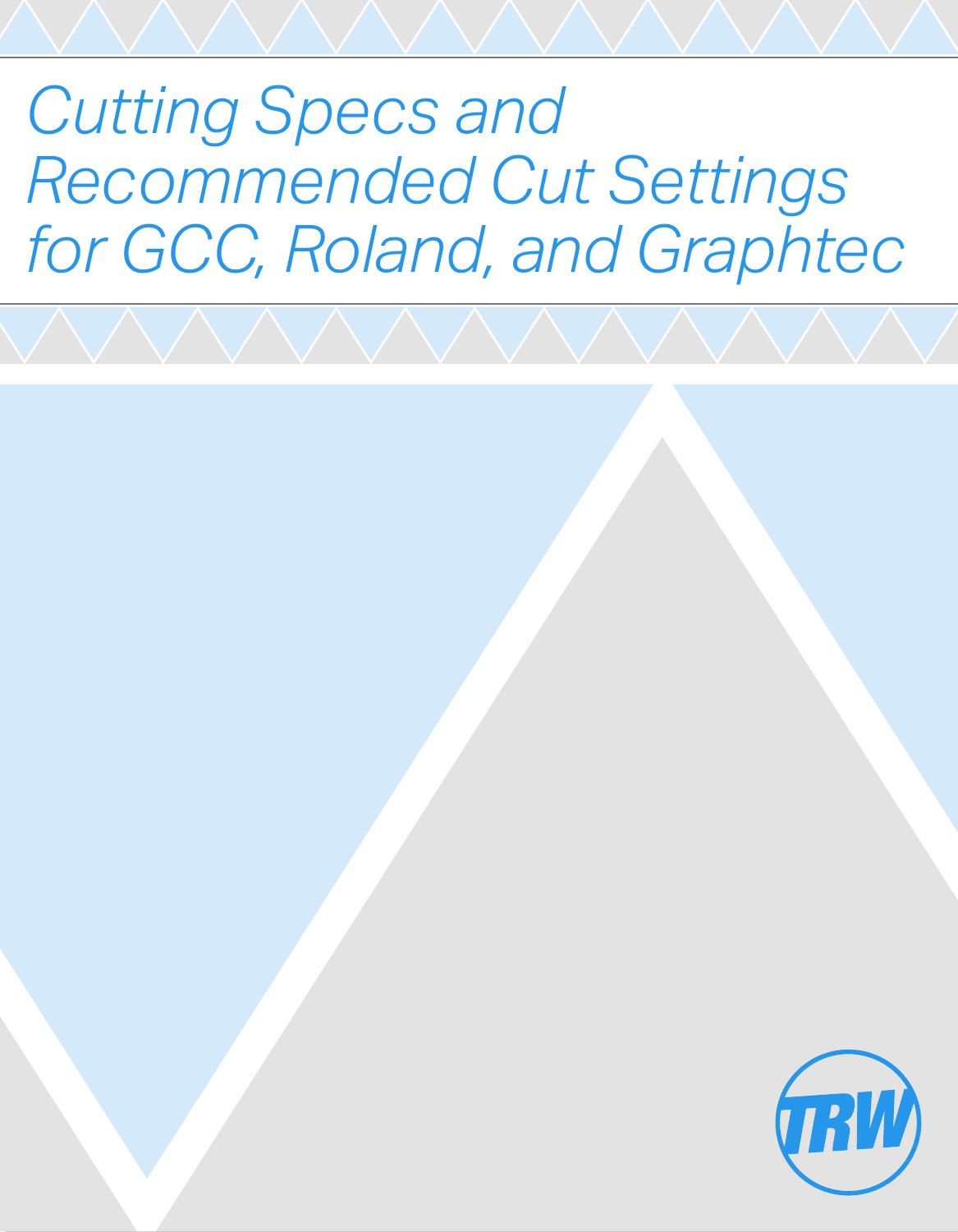## GRAPHTEC

### *TheRhinestoneWorld Cutting Specs and Recommended Cut Settings TheRhinestoneWorld Cutting Specs and Recommended Cut Settings*

- 
- 
- 
- 
- 
- *Cut settings may slightly vary depending on cutter and blade usage. Cut settings may slightly vary depending on cutter and blade usage.*

| <b>Recommended Settings For First Cut</b>            | Blade        | <b>Single Cut</b> | Double Cut | Speed |
|------------------------------------------------------|--------------|-------------------|------------|-------|
| <b>Magic Flock</b>                                   | $60^\circ$   |                   | $14 - 16$  | 35    |
| <b>Siser StripFlock</b>                              | $60^\circ$   | 15                |            | 30-50 |
| <b>Siser or Chemica</b><br>(Non-Glitter/Non-Leather) | $45^\circ$   | $9 - 11$          |            | 50-60 |
| <b>Siser Glitter / Holographic</b>                   | $60^\circ$   |                   | $12 - 14$  | 50-60 |
| <b>Siser Brick</b>                                   | $60^\circ$   |                   | $26 - 28$  | 30-50 |
| <b>Chemica Carbon / Leather</b>                      | $60^\circ$   | $14 - 16$         | $12 - 14$  | 50-60 |
| <b>FDC Decal Vinyl</b>                               | $45^{\circ}$ | $8 - 10$          |            | 50-60 |

#### Graphtec CE6000-40

- *14.76" Maximum Cutting Width*
- *Servo Motor Technology Up to 300 grams of cutting force*
- *Up to 24 ips (inches per second) LCD Screen 8 User Settings*
- *Comes with Graphtec Studio and Cutting Master 3 Software*
- *ARMS System (Automatic Registration Mark Sensor)*
- *1 Year Warranty (2 Year Warranty if registered within 30 days)*



| Force |  |  |
|-------|--|--|
|       |  |  |

*Cutting* 

#### Graphtec CE6000-60

**Siser Glitter / Holographic Chemica Carbon / Leather** *65° 90-110 70-90 60*

*- 23.7" Maximum Cutting Width - Comes with Stand -Servo Motor Technology - Up to 300 grams of cutting force - Up to 35 ips (inches per second) - LCD Screen - 8 User Settings - Comes with Graphtec Studio and Cutting Master 3 Software - ARMS System (Automatic Registration Mark Sensor) - 1 Year Warranty (2 Year Warranty if registered within 30 days)*



*Recommended Settings For First L* 

**Magic Flock** 

**Siser StripFlock** 

**Siser or Chemica** 

**Siser Glitter / Holographic** 



#### *Speed Settings*

For most cuts, speed will be around **60**. As you create designs that are smaller and more intricate *(under 5"),* speed should be decreased to **30**. If you notice the blade dragging or "picking at" your vinyl with small designs, decrease speed further.



#### GCC **Puma III**

| <b>Example Settings For First Cut</b>              | <b>Blade</b> | <b>Single Cut</b> | Double Cut | Speed |
|----------------------------------------------------|--------------|-------------------|------------|-------|
| <b>Magic Flock</b>                                 | $65^\circ$   |                   | 80-100     | 50    |
| <b>iser StripFlock</b>                             | $65^\circ$   | 90-110            |            | 60    |
| <b>Siser Brick</b>                                 | $65^\circ$   |                   | 100-120    | 60    |
| <b>Ser or Chemica</b><br>(Non-Glitter/Non-Leather) | $45^\circ$   | 60-70             | 40-60      | 60    |
| <b>Slitter / Holographic</b>                       | $65^\circ$   | 90-110            | 70-90      | 60    |
| ca Carbon / Leather                                | $65^\circ$   | 60-70             | 50-70      | 60    |
| <b>DC Decal Vinyl</b>                              | $45^\circ$   | 60-70             | 40-60      | 60    |

**Chemica Carbon / Leather** *65° 60-70 50-70 60*

**FDC Decal Vinyl** *45° 60-70 40-60 60*



**Recommended Settings For First C** 

#### *Cutting Pressure*

**Siser StripFlock** 

**Siser or Chemica** 

| <b>ended Settings For First Cut</b>                | <b>Blade</b> | <b>Single Cut</b> | <b>Double Cut</b> | Speed |
|----------------------------------------------------|--------------|-------------------|-------------------|-------|
| <b>Magic Flock</b>                                 | $65^\circ$   |                   | 80-100            | 50    |
| <b>iser StripFlock</b>                             | $65^\circ$   | 90-110            |                   | 60    |
| <b>Siser Brick</b>                                 | $65^\circ$   |                   | 120-140           | 60    |
| <b>Ser or Chemica</b><br>(Non-Glitter/Non-Leather) | $45^\circ$   | 60-70             |                   | 60    |
| <b>Slitter / Holographic</b>                       | $65^\circ$   | 90-110            | 70-90             | 60    |
| ca Carbon / Leather                                | $65^\circ$   | 90-110            | 70-90             | 60    |
| <b>DC Decal Vinyl</b>                              | $45^\circ$   | 60-70             |                   | 60    |

**FDC Decal Vinyl** *45° 60-70 60*



*Cutting Pressure*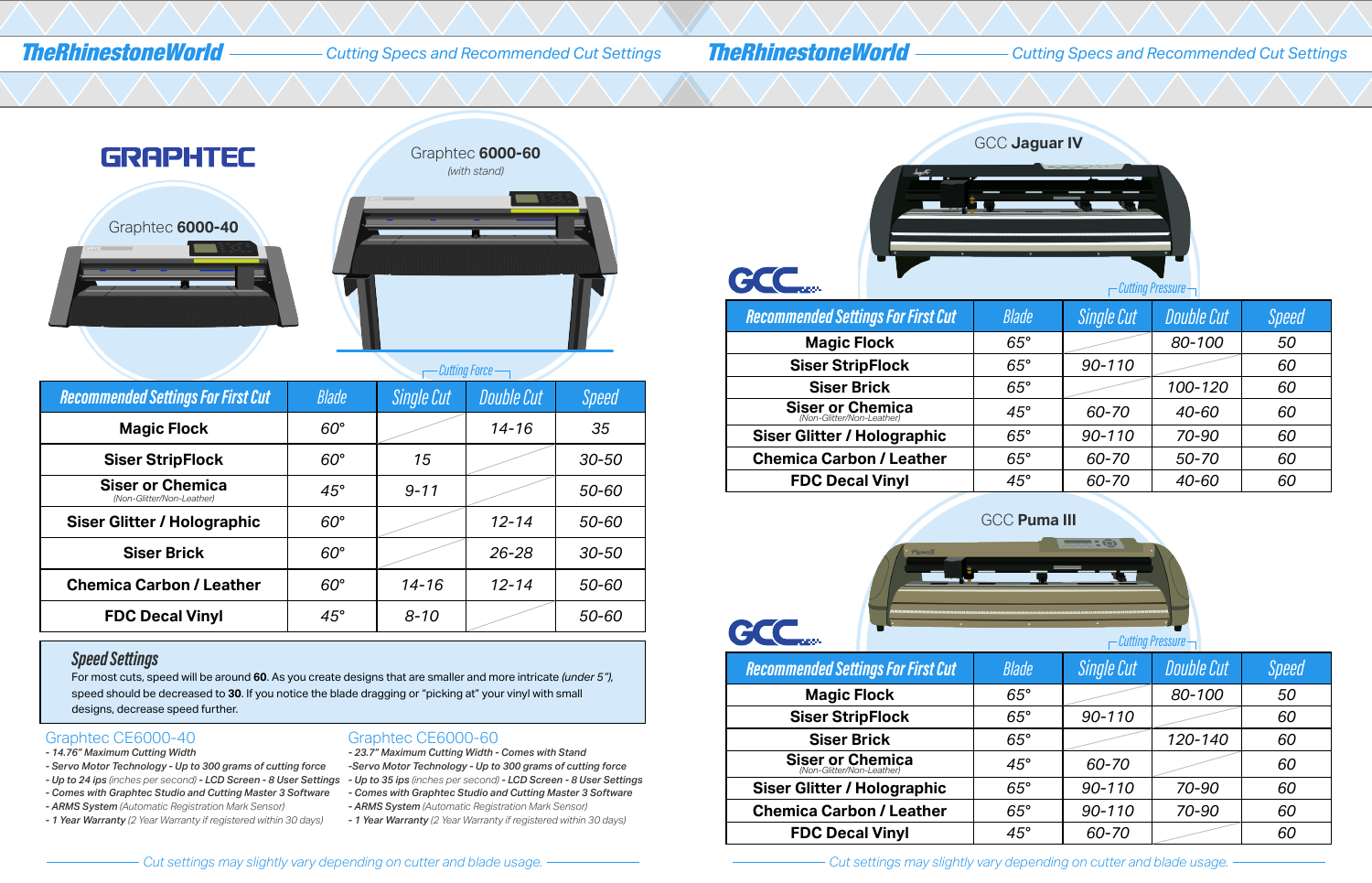CCC.

#### *TheRhinestoneWorld Cutting Specs and Recommended Cut Settings TheRhinestoneWorld Cutting Specs and Recommended Cut Settings*

| <b>ut</b> | <b>Blade</b> | Pressure | Speed | <b>Double Cut</b> |
|-----------|--------------|----------|-------|-------------------|
|           | $65^\circ$   | 80-100   | 20    | Yes               |
|           | $65^\circ$   | 90-110   | 25    | <b>No</b>         |
|           | $65^\circ$   | 120-140  | 25    | Yes               |
|           | $45^\circ$   | 100-110  | 25    | <b>No</b>         |
|           | $65^\circ$   | 100-120  | 25    | Yes               |
|           | $65^\circ$   | 90-110   | 25    | <b>No</b>         |
|           | $45^{\circ}$ | 90-110   | 25    | <b>No</b>         |

### GCC Expert 2

*- 23.2" Cutting Width - Stepper Motor - Up to 400mm/sec cutting speed - Comes with Great Cut 3 Software - Up to 250 grams of cutting force*

- 
- 
- *90 Day Warranty (After Registration)*

### GCC Expert 2LX

*- 23.2" Cutting Width - Stepper Motor - Comes with Great Cut 3 Software - Up to 250 grams of cutting force - Up to 400mm/sec cutting speed - AAS II Optic Lens for Contour Cutting (Automatic-Aligning System)*



- 
- 
- 
- *90 Day Warranty (After Registration)*



#### *Speed Settings*

For most cuts, speed will be around **60**. As you create designs that are smaller and more intricate *(under 5"),* speed should be decreased to **30**. If you notice the blade dragging or "picking at" your vinyl with small designs, decrease speed further.

#### GCC **Expert 2 | 2LX**

 $\mathsf{P}$  Expert $I\!\!R$ 

| <b>Recommended Settings For First Cut</b>            | <b>Blade</b> | Single Cut | Double Cut | Speed |
|------------------------------------------------------|--------------|------------|------------|-------|
| <b>Magic Flock</b>                                   | $65^\circ$   |            | 90-110     | 50    |
| <b>Siser StripFlock</b>                              | $65^\circ$   | 90-110     |            | 60    |
| <b>Siser Brick</b>                                   | $65^\circ$   |            | 120-140    | 50-60 |
| <b>Siser Glitter</b>                                 | $65^\circ$   |            | 60-70      | 60    |
| <b>Siser Reflect All</b>                             | $65^\circ$   |            | 70-90      | 60    |
| <b>Siser Holographic</b>                             | $65^\circ$   |            | 90-110     | 60    |
| <b>Siser or Chemica</b><br>(Non-Glitter/Non-Leather) | $45^\circ$   | 60-70      | 40-60      | 60    |
| <b>Chemica Carbon / Leather</b>                      | $65^\circ$   | 90-110     | 70-90      | 60    |
| <b>FDC Decal Vinyl</b>                               | $45^\circ$   | 50-70      | $25 - 35$  | 60    |
|                                                      |              |            |            |       |

#### *Cutting Pressure*

### GCC Jaguar IV

- *24" Cutting Width DC Servo Motor Technology Digital Screen*
- *Comes with Great Cut 3 Software Up to 1530mm/sec cutting speed*
- *Up to 600 grams of cutting force 1 Year Warranty*
- *AAS II Optic Lens for Contour Cutting (Automatic-Aligning System)*

### GCC Puma III

- *23.2" Cutting Width DC Servo Motor Technology Digital Screen*
- *Comes with Great Cut 3 Software Up to 600mm/sec cutting speed*
- *Up to 400 grams of cutting force 1 Year Warranty*
- *AAS II Optic Lens for Contour Cutting (Automatic-Aligning System)*

#### Roland GS-24

- *22.9" Maximum Cutting Width Digital Servo Motor Technology*
- *8 User Settings LCD Screen Comes with Cut Studio Software*
- *Up to 20 ips (inches per second) Up to 250 grams of cutting force*
- *Built-In Optical Registration System 2 Year Warranty*

#### *Speed Settings*

For most cuts, speed will be around **25**. As you create designs that are smaller and more intricate *(under 5"),* speed should be decreased gradually. If you notice the blade dragging or "picking at" your vinyl with small designs, decrease speed further.

**Magic Flock** *65° 80-100 20 Yes*

**Siser StripFlock** *65° 90-110 25 No*

**Siser Brick** *65° 120-140 25 Yes*

**Siser or Chemica**  *(Non-Glitter/Non-Leather) 45° 100-110 25 No*

**Siser Glitter / Holographic** 

**Chemica Carbon / Leather** *65° 90-110 25 No*

#### **FDC Decal Vinyl** *45° 90-110 25 No*



*Recommended Settings For First L*